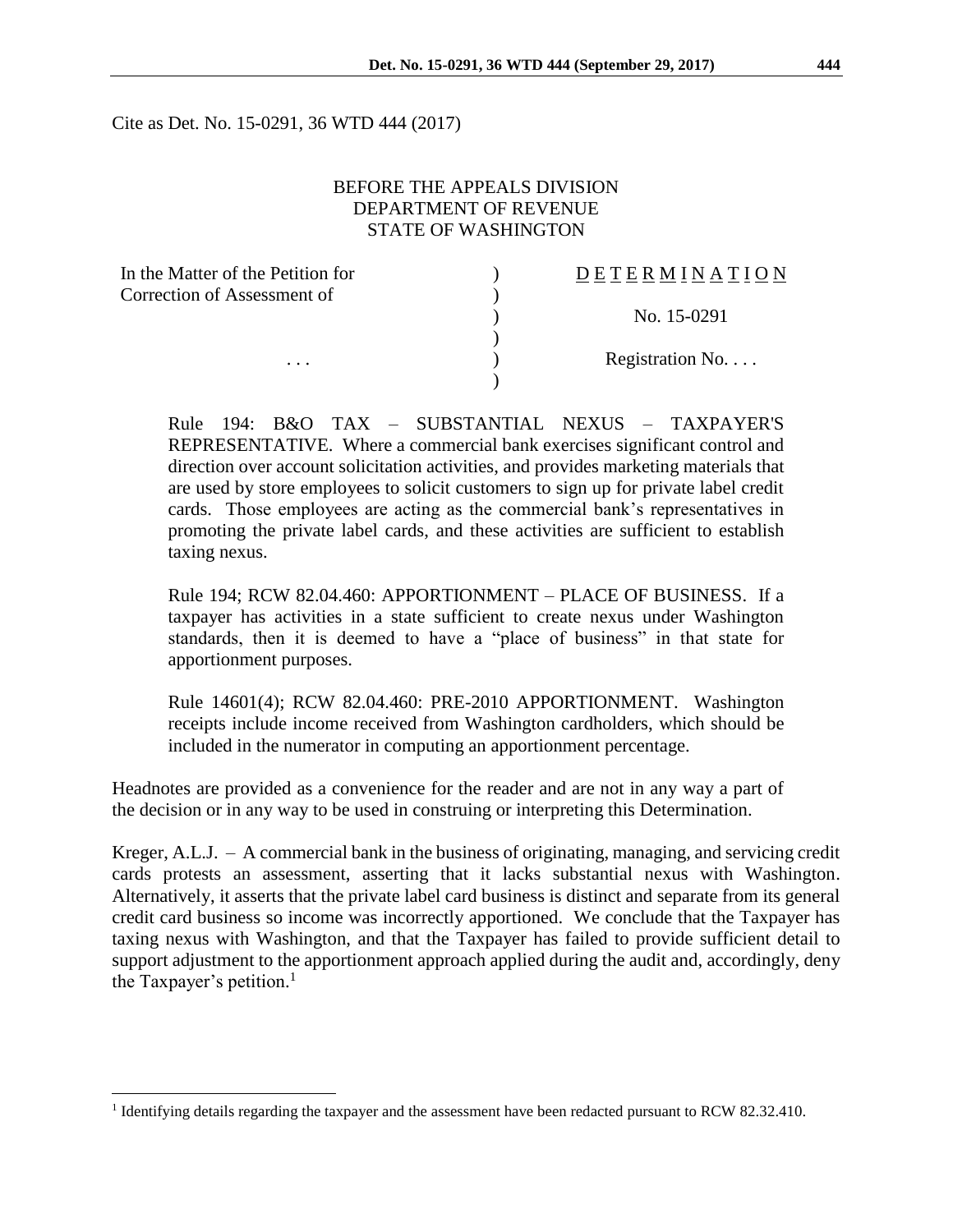#### ISSUES

- 1. Under WAC 458-20-194, are the actions of retailer employees promoting and initiating agreements for the Taxpayer's credit cards, in conjunction with the Taxpayer's activities in managing and approving those accounts, sufficient to establish taxing nexus with Washington?
- 2. Has the Taxpayer established that income was incorrectly apportioned based on the assertion that its private label credit cards are a distinct and separate line of business from other credit card accounts?
- 3. Has the Taxpayer established a basis to revise the apportionment of income under WAC 458- 20-194(4)?

## FINDINGS OF FACT

... (Taxpayer) is a commercial bank, headquartered [out-of-state].<sup>2</sup> The Taxpayer is a whollyowned subsidiary of a publicly traded bank holding company . . . . The Taxpayer is a commercial bank but does not carry on branch banking businesses, but rather, is in the business of originating, managing, and servicing unsecured loans as a credit card issuer.

The Department of Revenue (Department) audited the Taxpayer's business activities for the period of January 1, 2007, through May 31, 2010.<sup>3</sup> This audit resulted in an assessment for additional tax due, Document No. . . . in the amount of  $\$\ldots$  The assessment comprised  $\$\ldots$  in service and other activities (Service) business and occupation (B&O) Tax, a delinquent penalty of  $\$\ldots, \$\ldots$ . in interest, and a 5% assessment penalty of \$ . . . . The Taxpayer timely appealed the assessment.

### Business Activities:

 $\overline{a}$ 

The Taxpayer issues Visa and MasterCard general credit cards, and also issues private label store branded credit cards. The majority of the cards issued by the Taxpayer were Visa, MasterCard, and other general credit cards. The private label cards include both cards that can only be used at the retailer named on the card, as well as linked accounts, which are a retailer linked MasterCard or Visa card that can also be used at other establishments. As a credit card issuer, the Taxpayer engages in both loan origination and servicing activities. . . .

The Taxpayer does not maintain a place of business in Washington, and does not have any resident employees in the state. During the audit period, the Taxpayer issued credit cards to Washington customers. The Taxpayer also purchased accounts receivable from retailers that accept the Taxpayer's credit cards. The purchase of these accounts was governed by the terms of a network agreement for the general credit cards and the retail services agreement for the private label cards.

<sup>&</sup>lt;sup>2</sup> On July 1, 2011, the business of [Taxpayer] was acquired by ....

<sup>&</sup>lt;sup>3</sup> The audit period at issue here is longer than the usual audit period because the Taxpayer signed a statutory non-claim period waiver agreement covering January 1, 2007, through December 31, 2008.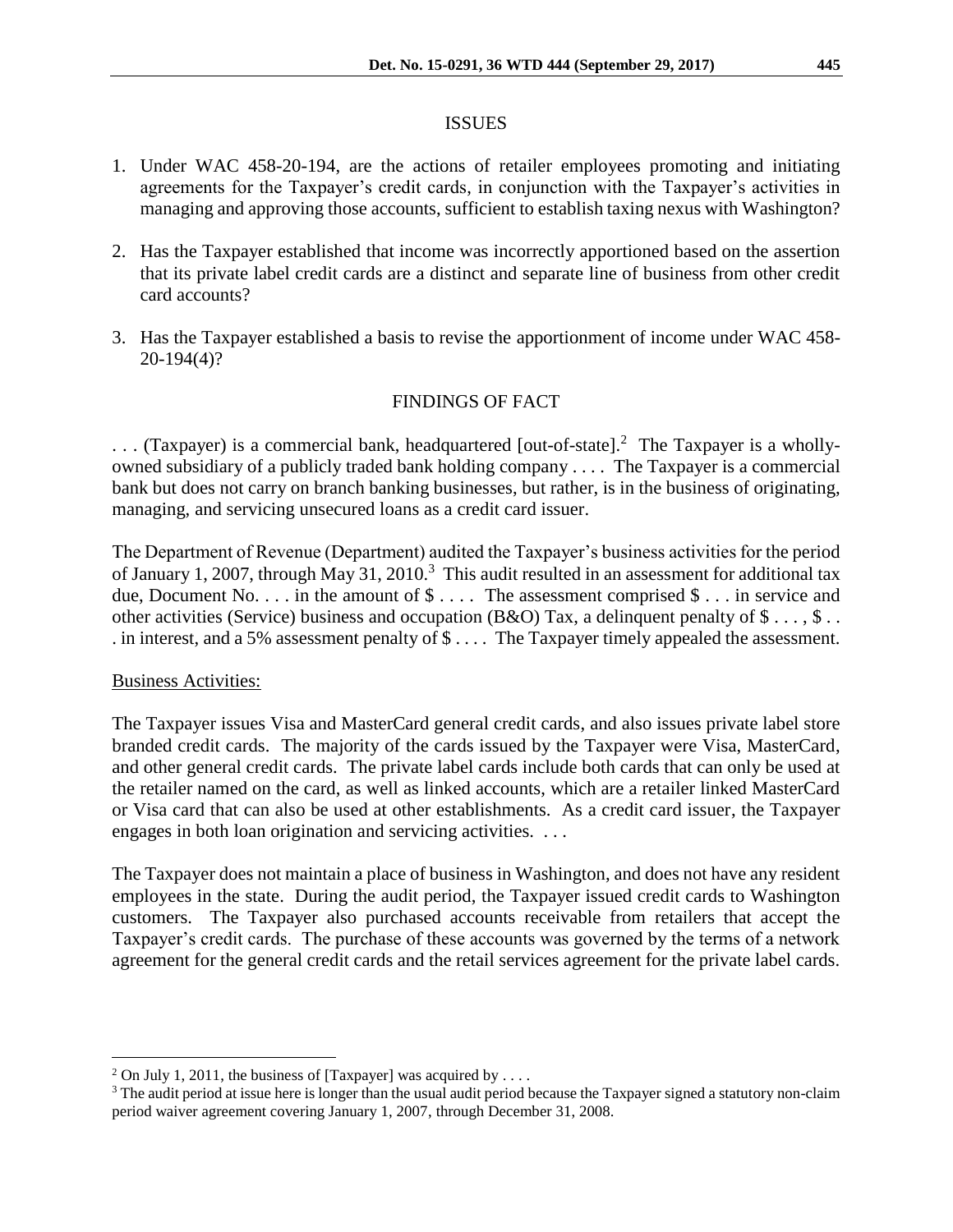The loan origination process generally has five components:

- 1) Solicitation initiating contact with a potential customer. This may occur through the Internet, by phone, and through distribution of printed marketing materials. For the private label card, the retailer may also engage in marketing activities to promote its particular credit card. The Taxpayer makes printed marketing materials available to the retail credit card partner, but does not compensate the retailer for the distribution of these materials. (Private label transactions are addressed in greater detail below.)
- 2) Credit investigation determining the credit worthiness of the potential customer. The Taxpayer uses an automated process to apply specific criteria to applications. On occasion, there may also be a manual review by an employee to review a specific application in more detail than automated review.
- 3) Negotiation of terms offer of specific credit amount, interest rate, frequency of repayment, and security requirements. These terms are based on guidelines established by the Taxpayer's senior management and do not involve negotiation of terms for a specific individual cardholder. Rather, this process established standardized lending terms based on the nature of the cardholder, category of creditworthiness of the cardholder, and considering the likely use of the borrowed funds.
- 4) Loan underwriting approval evaluation and approval of a revolving line of credit for a specific prospective cardholder. This involves evaluation of the application submitted in conjunction with the results of an investigation of the prospective cardholder.
- 5) Administration and servicing managing the revolving line of credit issued to a cardholder. This involves collection of payments, engaging in collection activities where necessary, and reporting the status of credit card agreements. Some individual retailers may also accept payments for accounts at their store locations from customers, which are then forwarded to the Taxpayer for processing and accounting.

# Typical Credit Transaction

A typical credit card transaction involves the following five parties: 1) cardholder, purchaser of goods or services; 2) merchant, seller of goods or services and normally responsible for collecting and reporting and sales or use taxes due on the transaction; 3) acquiring bank, member of one or more payment networks that contract with merchants to process and settle credit card transactions using a depository account; 4) issuing bank, the lender in the sales transaction who is also a member of one or more payment networks, and contracts with the cardholder and maintains a revolving line of credit for that cardholder; and 5) payment network, (Visa/MasterCard) operates to process the transaction and sets the responsibilities rules, payment schedules, and other requirements for participation in the credit card transactions. The payment networks also arbitrate disputes between the parties.

After a cardholder has selected goods for purchase and presented a credit card to the retailer for purchase, the merchant captures account information from the credit card at the point of sale and requests an authorization for the transaction from the issuing bank. The merchant then transmits the cardholder's account information and transaction information to the merchant's acquiring bank for processing. The acquiring bank routes an authorization request to the issuing bank over the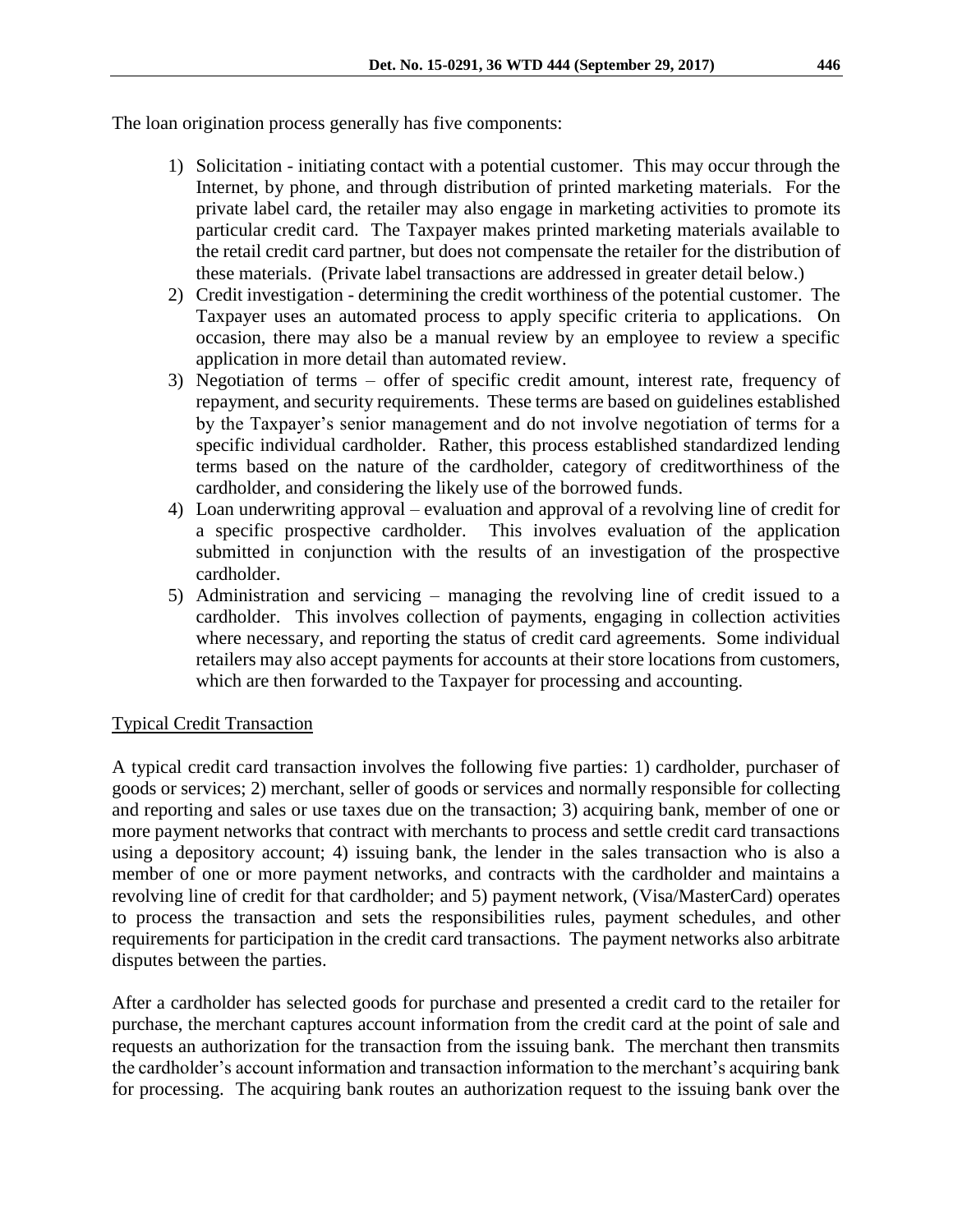payment network. If the cardholder has sufficient credit to fund the transaction, the issuing bank puts a hold on the amount of credit for that transaction and then issues an authorizing code to the acquiring bank using the payment network. The acquiring bank sends an authorization code back to the merchant, who prepares a sales draft or receipt. The cardholder signs the sales draft.

Merchants compile their sales drafts, generally daily, and send the sales drafts and authorization codesin a "batch" submission. The Taxpayer purchasesthe retailer's accountsreceivable (bundled with other accounts receivable created by that retailer and being sold to the Taxpayer) by making a payment to a designated settlement account, net of any applicable "interchange fees" or "merchant discounts." Generally, within 24 to 72 hours, the issuing bank transfers the amount of the sales draft through the payment network to the acquiring bank, less the interchange fee. The issuing bank establishes a loan receivable for the amount of the account receivable acquired from the merchant. The acquiring bank then deposits the proceeds received from the issuing bank into the merchant's account, less a discount fee.

### Private Label Cards

The private label credit cards includes cards that may exclusively be used at a specific retailer, as well as cards that can be used at any business location that accepts credit cards. All of the private label cards at issue also carry the Taxpayer's name and logo. The Taxpayer and the individual retailer jointly oversee and manage the respective credit card programs, which are governed by contracts between those parties. As noted above, the Taxpayer participates in developing the marketing plan for these cards and provides marketing and promotional materials to the retailer. In addition to the in-store marketing, the Taxpayer also reviews and approves promotional materials and information included in billing statements sent to customers. *See, e.g.,* Private Label Program Agreement by & Between . . . and . . . ( . . . Private Label Agreement), dated May 21, 2002, § 4.05. 4

In addition to the in-store marketing and promotional efforts, the Taxpayer also reviews its current account list for customers that match the retailer's desired demographics and will engage in a coordinated marketing campaign up to four times per calendar year, including billing statement inserts sent to existing customers, and direct mail or similar offers to prospective customers. ... Private Label Agreement § 4.06. The Taxpayer also jointly owns the transaction data and accountholder list. . . . Private Label Agreement § 5.02.

The Taxpayer and the retailer establish an Operating Committee with each party having the right to designate an equal number of representatives. . . . Private Label Agreement § 5.08. The Operating Committee engages in the review of ongoing operations; oversees policy, marketing, and operations; reviews program terms and conditions; reviews site strategies including training, staffing, and expansion; and evaluates product development. *Id.* There is also a Management Committee, again with equal representation. . . . Private Label Agreement § 5.09. The duties of the Management Committee include setting and reviewing strategy for the program, overseeing competitive positioning of the program, and overseeing the financial performance of the program. *Id.* The Taxpayer and the retailer jointly establish servicing standards that also apply to retailer store associates. . . . Private Label Agreement § 6.04.

 $\overline{a}$  $^4$ ...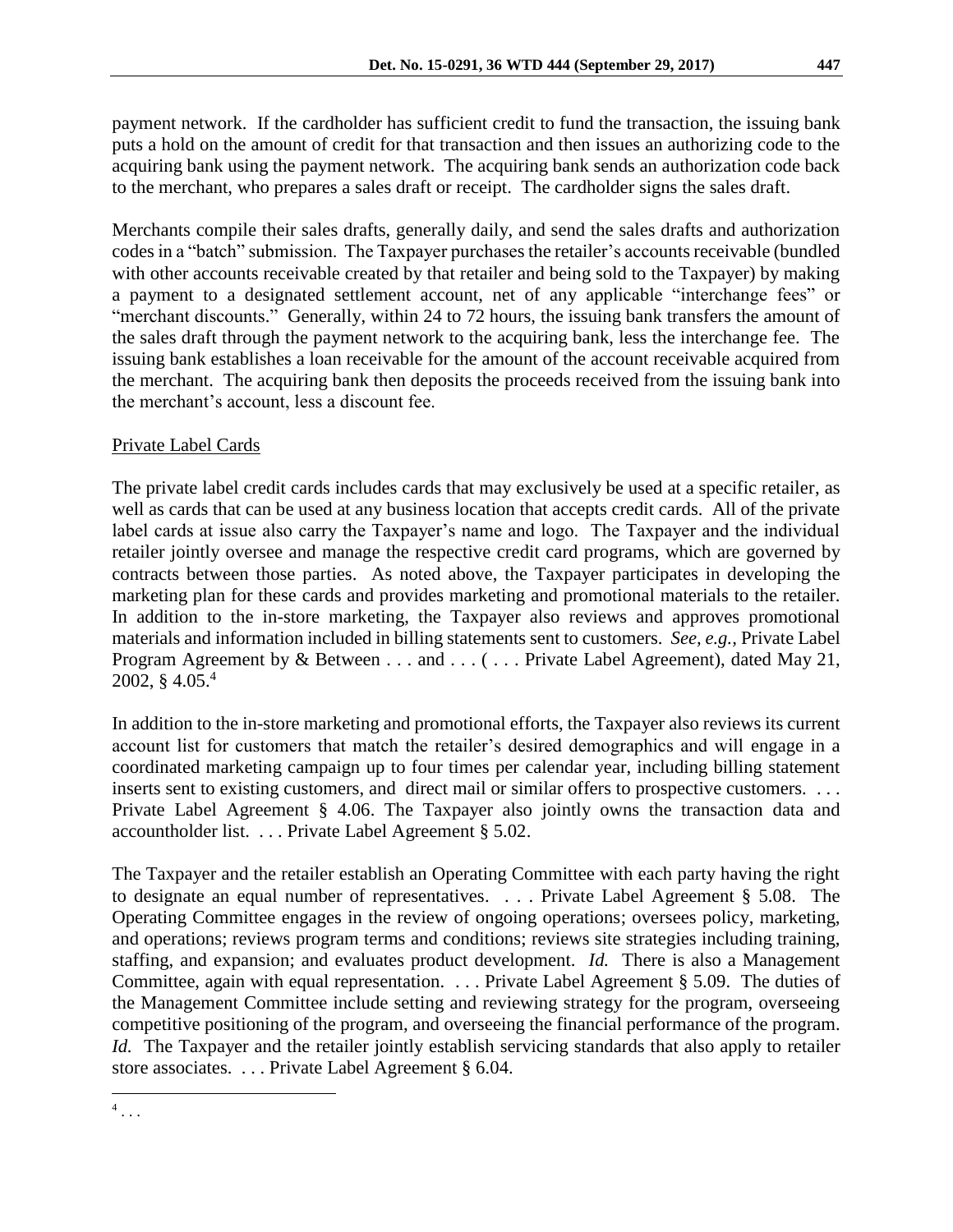The Taxpayer has a variety of income streams from its business activities. It receives interest income from cardholders on outstanding balance amounts. The Taxpayer also received interchange income from the conduct of its card-issuing and receivables-purchasing activities. There are also a number of fees that cardholders are required to pay. Some cards issued by the Taxpayer also have an annual fee that is paid by the cardholder. Cardholders pay fees for taking out cash-advances on their cards, as well as balance transfer fees, late payment fees, fees for exceeding the specified credit limit, and fees for return items. The Taxpayer also received speedpay fees from cardholders for payment processing to a designated third-party payee on behalf of the credit card issuer. The Taxpayer also has income from trading and investment activities. The Taxpayer emphasizes that the services it renders to generate these fees, and the activities in processing and recording these activities, occur outside of Washington.

#### ANALYSIS

Washington imposes a B&O tax "for the act or privilege of engaging in business" in this state. RCW 82.04.220. The tax rate varies based on the type of business activity the taxpayer engages in and the statute provides numerous classifications of activities. Taxpayers engaging in service businesses that are not otherwise classified are subject to the service and other activities B&O tax. RCW 82.04.290. The B&O tax is "extensive and is intended to impose . . . tax upon virtually all business activities carried on in the State." *Analytical Methods, Inc. v. Dep't of Revenue*, 84 Wn. App. 236, 241, 928 P.2d 1123 (1996) (quoting *Palmer v. Dep't of Revenue*, 82 Wn. App. 367, 371, 917 P.2d 1120 (1996)). "Business" is defined broadly to include "all activities engaged in with the object of gain, benefit, or advantage to the taxpayer or to another person or class, directly or indirectly." RCW 82.04.140.

Notwithstanding the broad definition of "business" in RCW 82.04.140, which essentially includes all business activities that benefit a taxpayer, a state cannot tax transactions that do not have sufficient connection or "nexus" with the state. *See Complete Auto Transit v. Brady*, 430 U.S. 274 (1977); *Tyler Pipe Indus., Inc. v. Washington Dep't of Revenue*, 483 U.S. 232 (1987); *Quill Corp. v. North Dakota*, 504 U.S. 298 (1992); Det. No. 05-0376, 26 WTD 40 (2007).

In *Complete Auto Transit . . .*, the U.S. Supreme Court repudiated the "underlying philosophy that interstate commerce should enjoy a sort of 'free trade' immunity from state taxation" and articulated a four-pronged test that a state tax must satisfy to withstand a Commerce Clause challenge to its jurisdiction to tax. [430 U.S.] at 278-79. The Court held that the Commerce Clause requires that the tax: (1) be applied to an activity with "substantial nexus" with the taxing state, (2) be fairly apportioned, (3) not discriminate against interstate commerce, and (4) be fairly related to the services provided by the state. *Id*. at 279.

[One way] substantial nexus is created is by sending employees or representative agents into Washington. *See, e.g., Standard Pressed Steel Co. v. Washington Dep't of Revenue*, 419 U.S. 560 . . . (1975) (rejecting a commerce clause challenge to a tax on an out-of-state corporation that employed a single person in-state); *Tyler Pipe*, 483 U.S. 232 (1987) (holding that a showing of sufficient nexus cannot be defeated by the argument that the seller's representative was properly characterized as an independent contractor instead of as an agent); [*Lamtec Corp. v. Dep't of Revenue*, 170 Wn.2d 838, 246 P.3d 788 (2011) (B&O tax properly imposed where company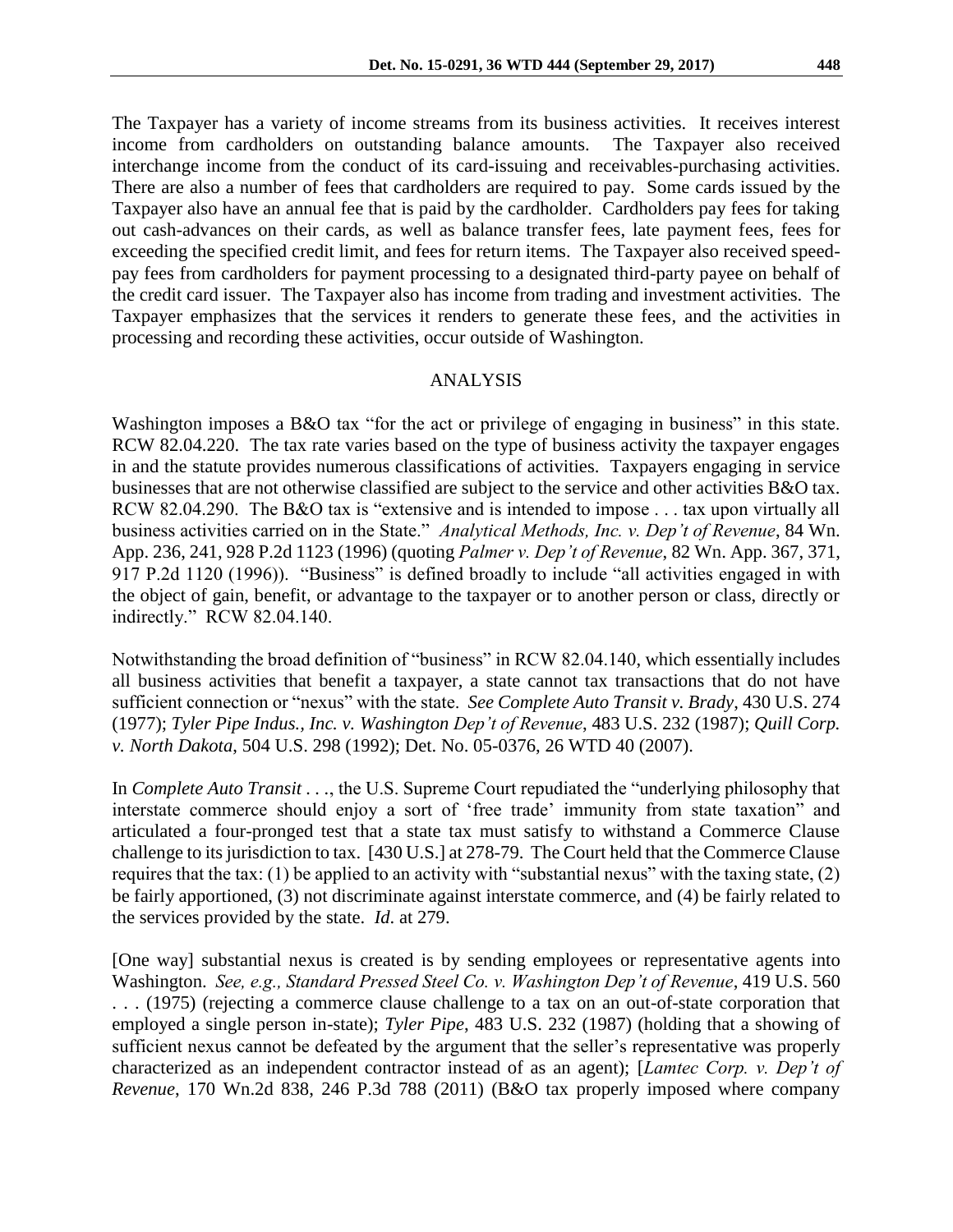regularly sent sales representatives into the state to maintain its market); *see also*] *Scripto, Inc. v. Carson*, 362 U.S. 207 (1960) (holding that nexus was established by a seller's in-state solicitation performed through independent contractors); Det. No. 05-0376, 26 WTD 40 (2007); Det. No. 01- 074, 20 WTD 531 (2001).

Rule 194 sets forth Washington's nexus standards for taxpayers that are subject to the service and other activities B&O tax.<sup>5</sup> "Nexus" is defined in Rule 194(2)(a) as:

[T]hat minimum level of business activity or connection with the state of Washington which subjects the business to the taxing jurisdiction of this state. Nexus is created when a taxpayer is engaged in activities in the state, either directly or through a representative, for the purpose of performing a business activity. It is not necessary that a taxpayer have a permanent place of business within a state to create nexus.

## (Emphasis added.)

The determination of whether in-state activities create nexus looks to the entire collection of a taxpayer's different activities, the totality of which creates substantial nexus. *GMC v. City of Seattle*, 107 Wn. App. 42, 25 P.3d 1022 (2001)<sup>6</sup> ; *see also General Motors Corp. v Washington,* 377 U.S. 436 (1964) (Holding that it is the bundle of corporate activity that determines whether a taxpayer has nexus with a state), *rev'd on other grounds, Tyler Pipe Industries, Inc. v. Dep't. of Revenue*, 483 U.S. 232, 250 (1987); WAC 458-20-193. Thus, establishing taxing nexus requires consideration of the entire bundle of a taxpayer's in-state activities.

The Taxpayer emphasizes that it did not own property, have employees, or directly engage in business activities in this state. However, Rule 194(2)(a) makes clear that nexus can also be established "through a representative." In this case, employees of the retailers of the Taxpayer's

. . .

 $\overline{a}$ <sup>5</sup> Effective June 1, 2010, RCW 82.04.067 provides a new nexus standard [based on economic presence in Washington] for such income. *See also* WAC 458-20-19401.

<sup>&</sup>lt;sup>6</sup> In *GMC*, the Washington Court of Appeals recognized that it is the collective activities of a taxpayer within the state that may be used to support a finding of substantial nexus for B&O tax purposes*.* The court in *GMC* stated:

In this case, both GM and Chrysler direct national advertising to the City of Seattle. They send sales, service, and parts managers to their dealers in Seattle on a monthly basis to discuss market conditions, new products, retail customer satisfaction levels, and the like. These representatives speak with dissatisfied customers and discuss problems that may be occurring with certain makes of automobiles. The representatives also train the dealers in sales and management techniques. Finally, the Seattle dealers actively market the automakers' warranties that accompany the sale of an automobile and make service repairs at the dealerships in Seattle on behalf of the automakers. These warranties serve an important marketing function because customers are unlikely to purchase a new vehicle without a warranty.

We are satisfied that in this case**, the collective activities** of each automaker are strategically designed to maximize their sales within the City and that the absence of these activities would significantly affect their ability to maintain a share of the Seattle market. Without these activities, their name recognition, goodwill, ability to obtain market data, customer feedback, and trends unique to Seattle, and their ability to compete with other automakers would be adversely impacted. We hold that substantial nexus exists to justify the City's imposition of its business and occupation tax upon the automakers. . . .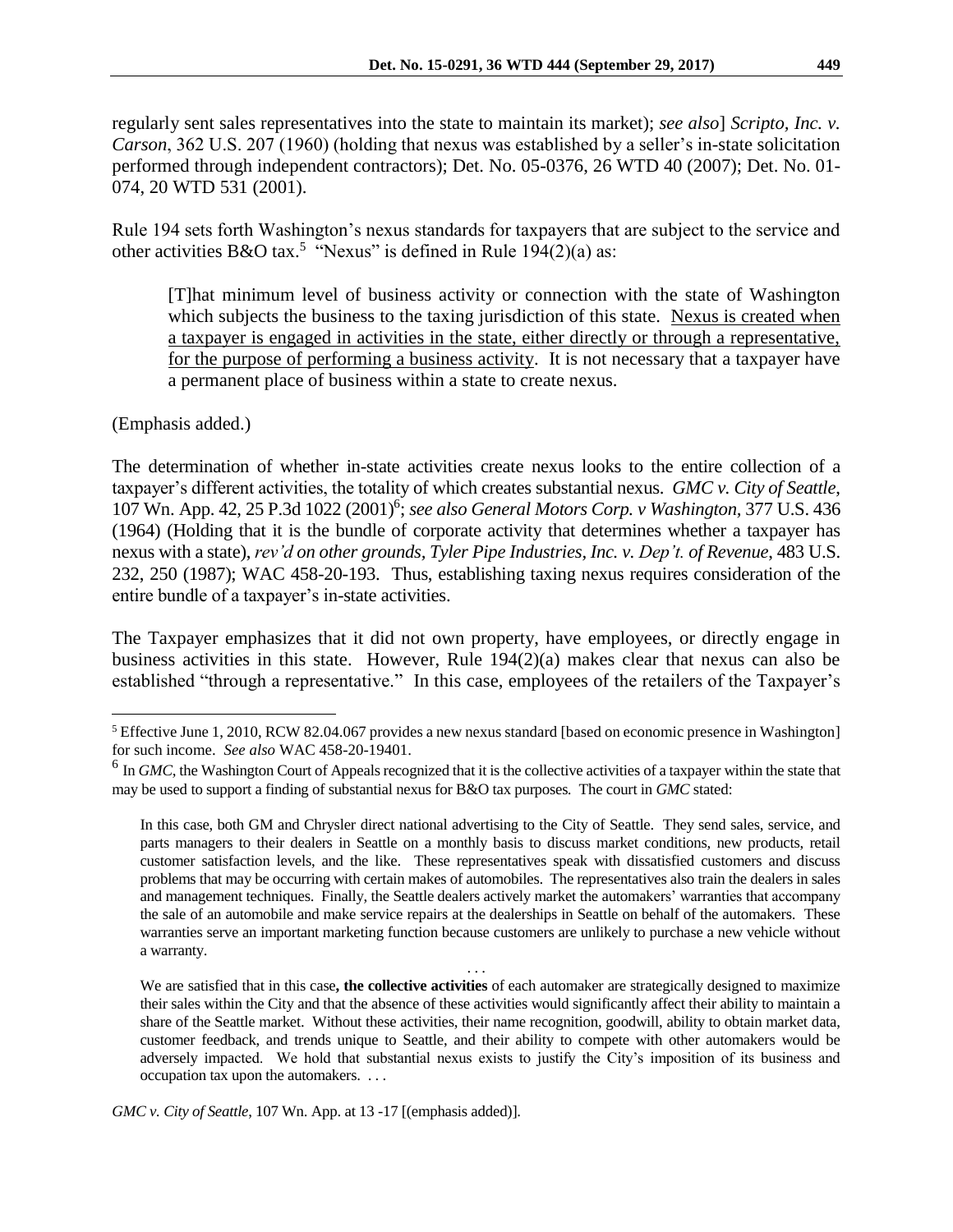private label cards distributed marketing materials provided by the Taxpayer, to implement a marketing plan that the Taxpayer jointly developed with the retailer, solicited new accounts, and processed initial applications, which were then reviewed and approved by the Taxpayer. As noted in the facts, the contractual relationship between the Taxpayer and the retailers provide the Taxpayer with significant control and direction over these activities.

We also note that the marketing materials and in-store display materials, as well as the subsequently issued credit cards and billing statements all carried the Taxpayer name and logo, thus promoting and marketing the Taxpayer's brand in Washington. We conclude that while engaged in soliciting customers for the Taxpayer's private label credit cards, the retailer's employees were representing the Taxpayer and promoting the Taxpayer's products under the terms of the specific agreement the Taxpayer had negotiated with the retailer.

The Taxpayer seeks to characterize the activities of the retail employees as benefiting the retailer and in service of the retailer's business. We do not dispute that the initiation of a new credit card account relationship benefited the retailer, but it does not follow that this benefit to the retailer subsumes or negates a benefit to the Taxpayer. The services are provided to solicit and initiate these accounts under the Taxpayer's direction and control, and are services on the Taxpayer's behalf and for the Taxpayer's benefit, as well as that of the retailer. The marketing and solicitation of the credit cards promotes both the retailer's brand and the Taxpayer's brand, and establishes a business relationship for both with the credit card holder.

The services or activities engaged in by the retailer's employees, in promoting and soliciting the Taxpayer's cards as detailed above were subject to the Taxpayer's direction and control, and used materials and information provided by and approved by the Taxpayer. We conclude that these activities are sufficient to characterize the retailer's employees as acting as the Taxpayer's representatives and performing business activities on the Taxpayer's behalf in Washington, which are sufficient to establish taxing nexus for the Taxpayer for the audit period (2007-2010) under the plain language of Rule  $194(2)(a)$ .<sup>7</sup>

The Taxpayer asserts that it does not have the requisite physical presence to establish nexus, and that correspondingly, taxation of its activities is prohibited by the Commerce Clause. Additionally, the Taxpayer argues that enacting an economic nexus standard for service activities for periods after June 1, 2010, *see fn 6* supra, serves to emphasize the need for physical presence for prior periods.

The Commerce Clause of the United States Constitution gives Congress the power to "regulate Commerce . . . among the several States." U.S. Const. art. I, § 8, cl. 3. Despite the express grant to Congress over the power to regulate commerce, there is a prohibition, in the absence of affirmative congressional action, against state interference with interstate commerce (known as the dormant Commerce Clause). *See, e.g., Oklahoma Tax Commission v. Jefferson Lines, Inc.*,

 $\overline{a}$ 

<sup>7</sup> *See also* Det. No. 08-0128, 28 WTD 9 (2009). In that case, we held that an out-of-state company that promotes sales on-line and through infomercials did not have substantial nexus because the activities of an affiliated entity, with established taxing nexus, did not engage in any promotional or marketing relationships. In this case in contrast, while the entities are not affiliated, the retailer's employees are engaging in substantial marketing and promotional activities under the direction of the Taxpayer and on its behalf.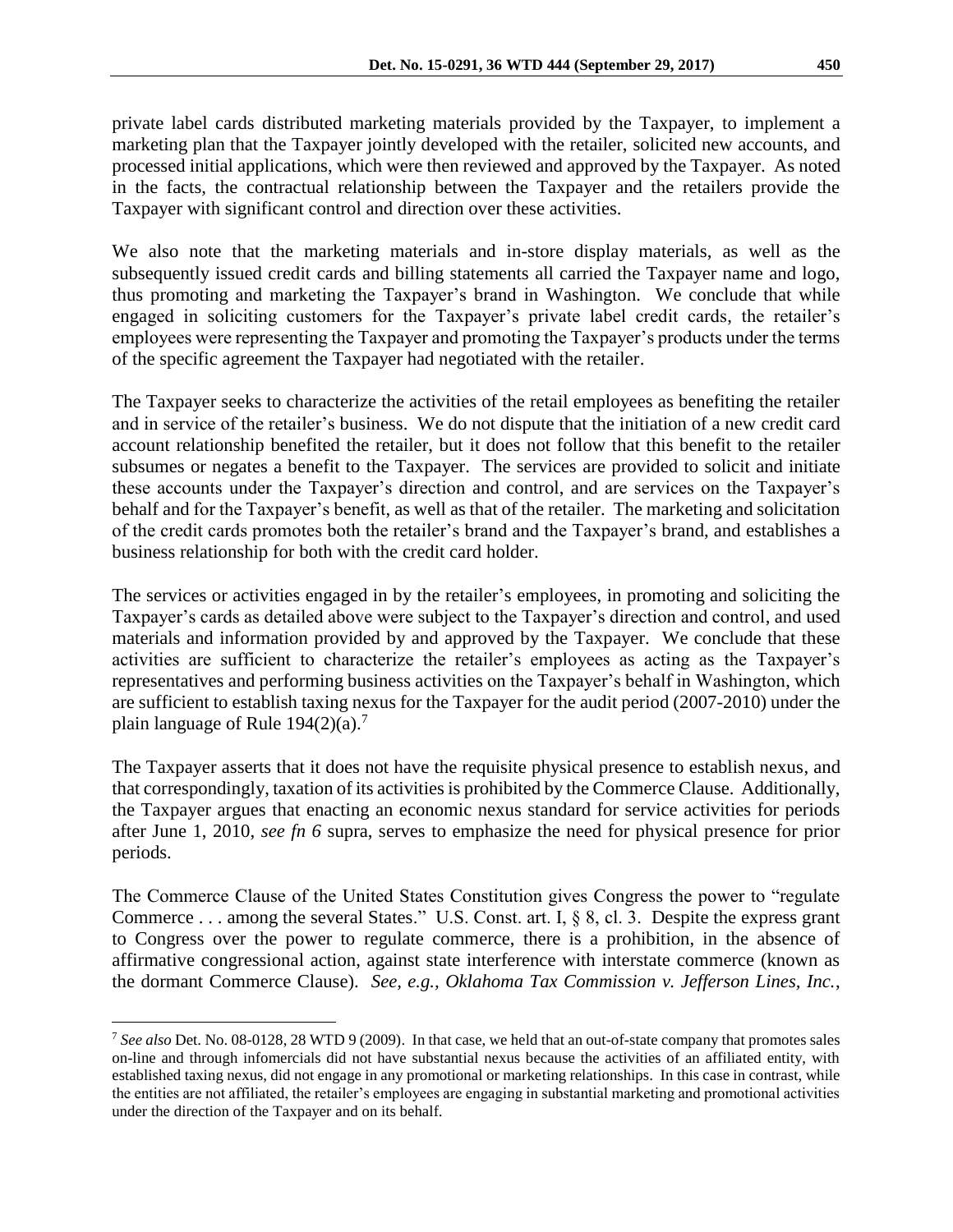514 U.S. 175, 179, (1995); *Quill Corp. v. North Dakota*, 504 U.S. 298, 309, (1992); *Northwestern States Portland Cement Co. v. Minnesota*, 358 U.S. 450, 458, (1959). Limits on state jurisdiction to tax interstate commerce under the dormant Commerce Clause have evolved steadily over the years. *Quill,* 504 U.S. at 298.

The concept of "substantial nexus" with a taxpayer, under the dormant Commerce Clause, is best understood as "a means for limiting state burdens on interstate commerce." *Quill*, 430 U.S. at 313. States may not unduly burden interstate commerce by taxing a person that lacks nexus with the taxing state. However, while the Commerce Clause prevents states from unduly burdening interstate commerce, "[i]t is not the purpose of the Commerce Clause to relieve those engaged in interstate commerce from their just share of state tax burden even though it increases the cost of doing the business." *General Motors Corp. v. City of Seattle,* 107 Wn. App. 42, 50, 25 P.3d 1022 (2001); *see also Dep't of Revenue v. Ass'n of Washington Stevedoring Cos.*, 435 U.S. 734, 748, 98 (1978) ("The Commerce Clause balance tips against the [state] tax only when it unfairly burdens commerce by exacting more than a just share from the interstate activity.").

As detailed above, we have found that the retailer's employees were acting as representatives of the Taxpayer establishing the requisite substantial nexus under Rule 194 and correspondingly also satisfy the requirements of the Commerce Clause. Accordingly, we do not agree with the Taxpayer's assertion that it lacked a physical presence in Washington. The Taxpayer's instate activities establish a commercial relationship that benefits the Taxpayer and also serves to market the Taxpayer's brand name. As noted above, in addition to creating a direct client relationship with the private label card holder, the Taxpayer also obtains transaction and personal information about these customers that it can then use for permissible business purposes.

The Taxpayer does not dispute that it has taxing nexus with Washington, for periods after June 1, 2010, under the economic nexus standard. However, we disagree that the existence of economic nexus, for periods after June 1, 2010, should impact the analysis of the Taxpayer's business activities for the prior period under the standards applicable for those periods. We have found that the Taxpayer had representatives soliciting and promoting its business activities in Washington, which creates the requisite substantial taxing nexus under Rule 194. Had the Taxpayer lacked this presence, created by representatives acting on its behalf and under its direction, then there may have been a lack of substantial nexus until the enactment of the economic nexus standard.

The Taxpayer next asserts that to the extent taxing nexus is established, it should be limited to the private label accounts. As noted above, under Rule 194 a taxpayer creates nexus in this state when it "is engaged in activities in the state, either directly or through a representative, for the purpose of performing a business activity. It is not necessary that a taxpayer have a permanent place of business within a state to create nexus." *Id.* The Department has held that a seller of services has taxable nexus with a state by entering its marketplace to sell its services. Det. No. 98-196, 19 WTD 19 (2000). As detailed above, the Taxpayer has established substantial nexus and created the minimum presence necessary to tax in Washington. It also is not disputed that the Taxpayer has substantial business activities outside of Washington. The scope of what income is taxable in Washington is one of apportionment, which is how sources that generate income are sourced or allocated and is addressed below.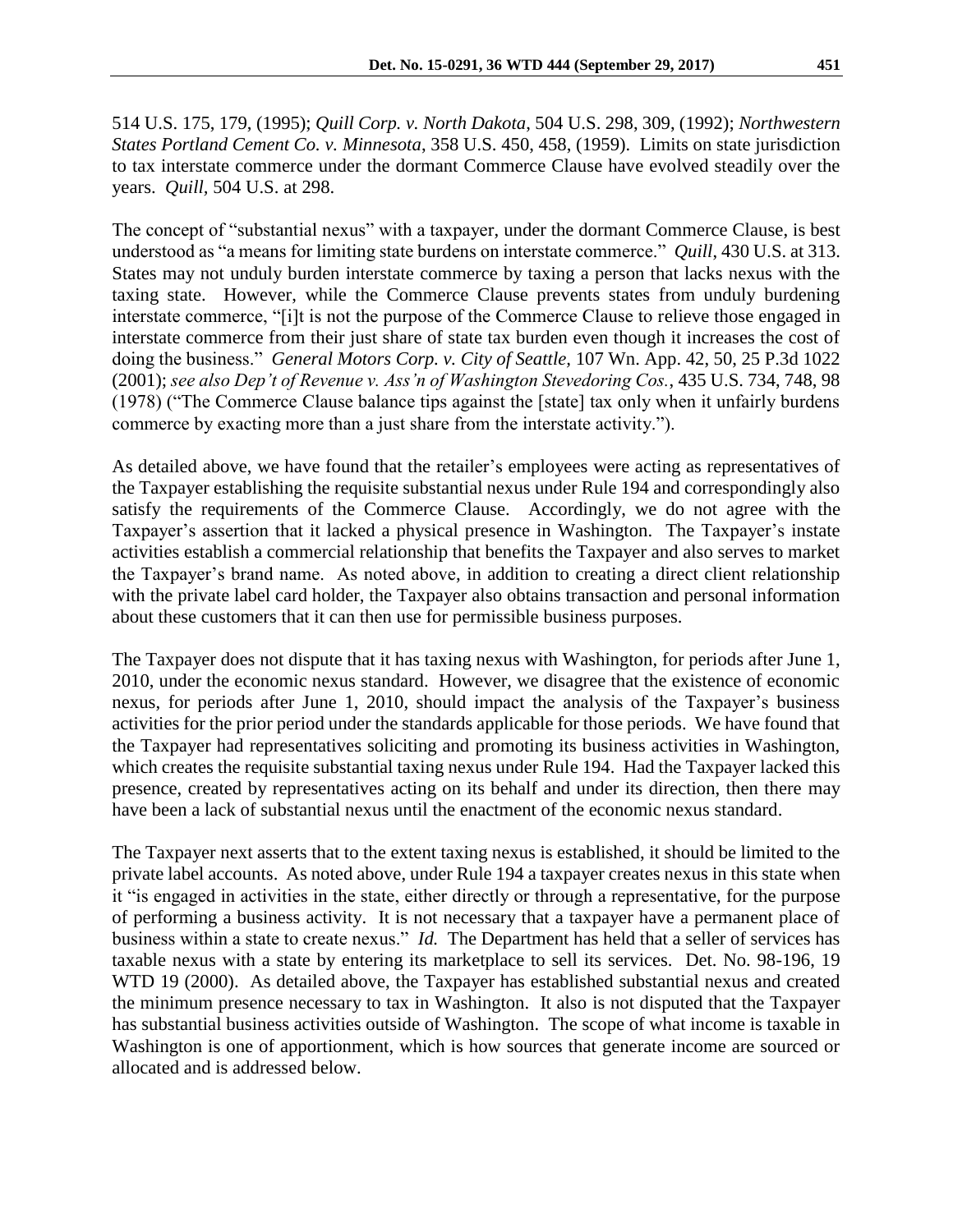#### Apportionment

 $\overline{a}$ 

During the Audit Period at issue here, RCW 82.04.460(1)<sup>8</sup> provided:

Any person rendering services taxable under RCW [82.04.290](file:///C:/w/w_tldd.com;%3fZ=x.x&Doc=RCW+82.04.290&Are=RCW+HTML&Cab=RCW+82&Dra=RCW+82.04&FOL=All+SECTIONS&Bie=0&Sty=Ext&Ext=Html) or [82.04.2908](file:///C:/w/w_tldd.com;%3fZ=x.x&Doc=RCW+82.04.2908&Are=RCW+HTML&Cab=RCW+82&Dra=RCW+82.04&FOL=All+SECTIONS&Bie=0&Sty=Ext&Ext=Html) and maintaining places of business both within and without this state which contribute to the rendition of such services shall, for the purpose of computing tax liability under RCW [82.04.290](file:///C:/w/w_tldd.com;%3fZ=x.x&Doc=RCW+82.04.290&Are=RCW+HTML&Cab=RCW+82&Dra=RCW+82.04&FOL=All+SECTIONS&Bie=0&Sty=Ext&Ext=Html) or [82.04.2908,](file:///C:/w/w_tldd.com;%3fZ=x.x&Doc=RCW+82.04.2908&Are=RCW+HTML&Cab=RCW+82&Dra=RCW+82.04&FOL=All+SECTIONS&Bie=0&Sty=Ext&Ext=Html) apportion to this state that portion of the person's gross income which is derived from services rendered within this state. Where such apportionment cannot be accurately made by separate accounting methods, the taxpayer shall apportion to this state that proportion of the taxpayer's total income which the cost of doing business within the state bears to the total cost of doing business both within and without the state.

There is no dispute that Taxpayer's activities fall into the service and other activities B&O tax classification under RCW 82.04.290. The "place of business" requirement, however, does not mean that the business must maintain a physical location as a place of business in the other states in order to apportion its income. Rule 194(4)(b); *see also* Det. No. 87-186, 3 WTD 195 (1987). If a taxpayer has activities in a state sufficient to create nexus under Washington standards, then it is deemed to have a "place of business" in that state for apportionment purposes. Det. No. 92- 252E, 12 WTD 417 (1992); Det. No. 92-262E, 12 WTD 431 (1992). We have already established that Taxpayer has nexus in Washington. The Taxpayer also has nexus in other states. Therefore, it maintained "places of business" in multiple states that contributed to the rendition of taxable services. Taxpayers are entitled to apportion to Washington the portion of their total income derived from services rendered in Washington.

RCW 82.04.460(1) sets forth two distinct methods of apportionment. The statutorily preferred method of apportionment under RCW 82.04.460(1) is separate accounting, under which income is apportioned to the location where the services generating the income were performed. $9$  In other words, separate accounting is a method of apportionment that separates Washington income from other income. However, if apportionment by separate accounting cannot be accurately made, then cost apportionment must be used. RCW 82.04.460(1). Taxpayers and the Audit Division agree that separate accounting is not applicable here. Therefore, Taxpayers must use cost apportionment to determine their gross income subject to Washington's B&O tax.

 $8$  Effective June 1, 2010, RCW 82.04.460(1) was amended by Laws of 2010, ch. 23,  $\S$  102-112 and now provides:

Except as otherwise provided in this section, any person earning apportionable income taxable under this chapter and also taxable in another state must, for the purpose of computing tax liability under this chapter, apportion to this state, in accordance with RC[W 82.04.462,](http://apps.leg.wa.gov/rcw/default.aspx?cite=82.04.462) that portion of the person's apportionable income derived from business activities performed within this state."

All references to RCW 82.04.460 in this determination refer to the version in effect prior to the 2010 statutory change, unless otherwise indicated.

<sup>9</sup> Separate accounting is an apportionment method sometimes referred to as geographic or transactional accounting. *See Container Corp. v. Franchise Tax Bd*., 463 U.S. 159, 164 (1983).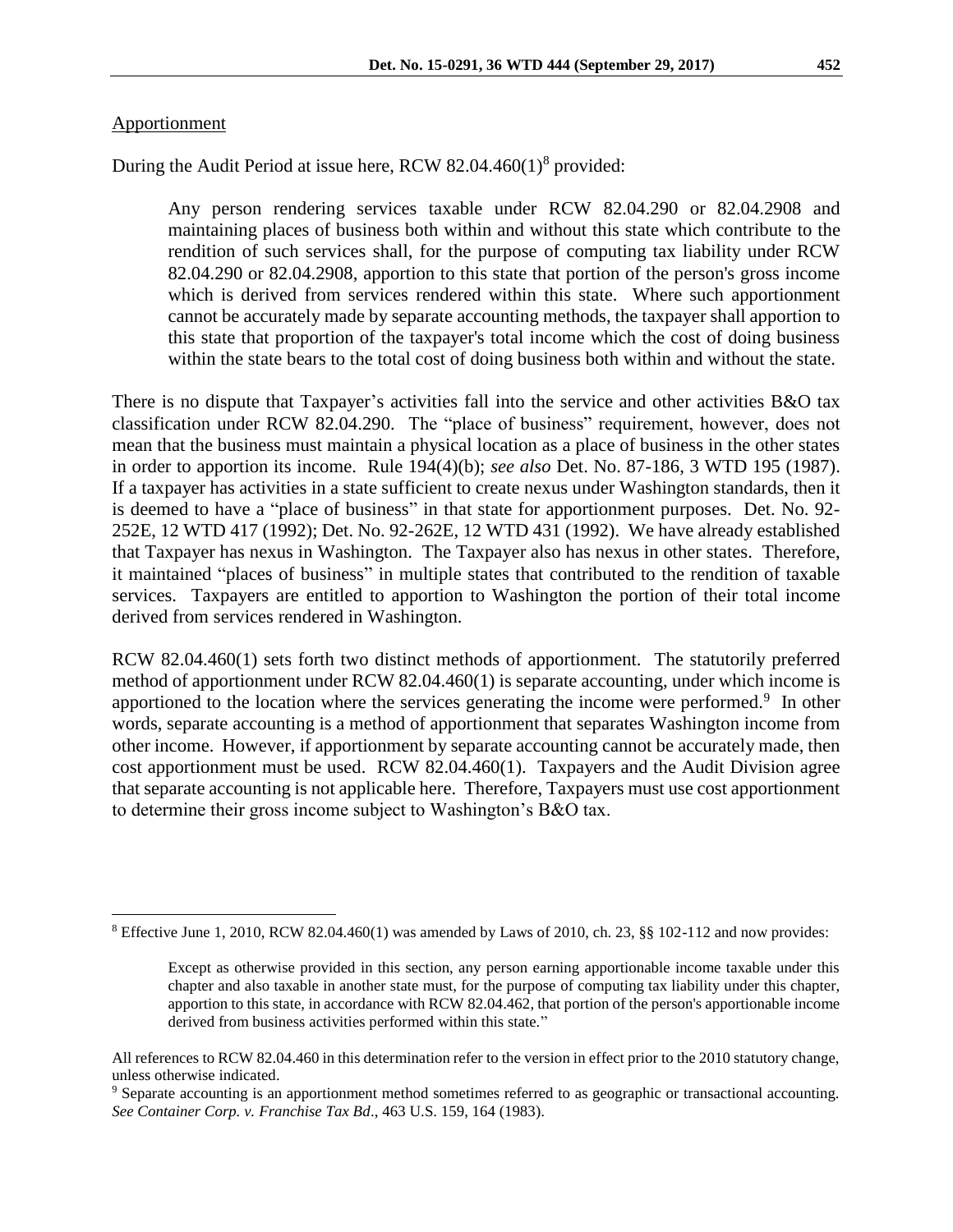On appeal, the Taxpayer has provided more complete contract information than was produced during the audit and has also provided more detail on the revenue related to its Washington private label accounts, but has not provided detail on all of its Washington income for the audit period.

Before June 1, 2010, WAC 458-20-14601 (Rule 14601) was the applicable rule instructing how income was to be apportioned for financial institutions doing business both inside and outside of Washington.<sup>10</sup> Rule 14601 provides tax reporting guidelines for financial institutions doing business both inside and outside the state of Washington. Under RCW 82.04.460(2) and Rule 14601(2), if a business meets the definition of a financial institution and the business is taxable under RCW 82.04.290 and also taxable in another state, the financial institution shall allocate and apportion its apportionable income under Rule 14601.

The Taxpayer does not substantively contest the applicability of Rule 14601, but rather asserts that the income apportioned under that rule should be limited to services related to banking activities conducted in Washington, and it asserts, as its banking activities occur exclusively outside of Washington, all of its income should be apportioned outside of Washington. The Audit Division responds that some of the credit card receipts received by the Taxpayer are expressly addressed under the receipts factor, under Rule 14601 and accordingly apportionable to Washington. We find no basis or authority supporting the Taxpayer's restrictive reading of Rule 14601, but rather concur with the Audit Division that the plain language of the rule addresses Washington receipts that apply to income the Taxpayer receives from Washington cardholders. For example, Rule  $14601(4)(g)$  specifies that the numerator is to include "interest and fees or penalties in the nature of interest from credit card receivables and income fees charges to card holders, such as annual fees, if the billing address of the card holder is in this state." As detailed in the fact section, the Taxpayer receives income from Washington cardholders covered by Rule 14601(4)(g). Under the rule, the allocation turns on the billing address of the card holder rather than on where those fees are processed or received. Accordingly, we find no basis to the Taxpayer's challenge to the general application of Rule 14601 addressing apportionment for the audit period.

The taxpayer has the burden of proof when contesting a tax assessment. *See* RCW 82.32.160; RCW 82.32.180; *Budget Rent-A-Car of Washington-Oregon*, Inc. v. Dep't of Revenue, 81 Wn.2d 171, 500 P.2d 764 (1972); Det. No. 00-099, 20 WTD 53 (2000). In this case, the Taxpayer has not provided complete business records to establish that the apportionment and income amounts relied upon by the Audit Division were incorrect. Additional contract information was provided and more detail about the private label card income was produced, but complete records on all of its Washington receipts for the period was not provided. As noted, the Taxpayer received income from Washington cardholders, which is apportioned based on the billing address of the card holder, in Washington, and correspondingly, includable in the numerator for apportionment purposes. In the event that the Taxpayer has additional business records to support a specific challenge to the apportionment applied by the Audit Division, it may petition for reconsideration and provide complete business detail supporting an alternative number of receipts allocable to Washington. In the absence of specific business records supporting a different sum allocable to Washington, we sustain the apportionment approach applied by the Audit Division.

 $\overline{a}$ 

<sup>&</sup>lt;sup>10</sup> Apportionment for financial institutions for periods after June 1, 2010, is addressed in WAC 458-20-19404.